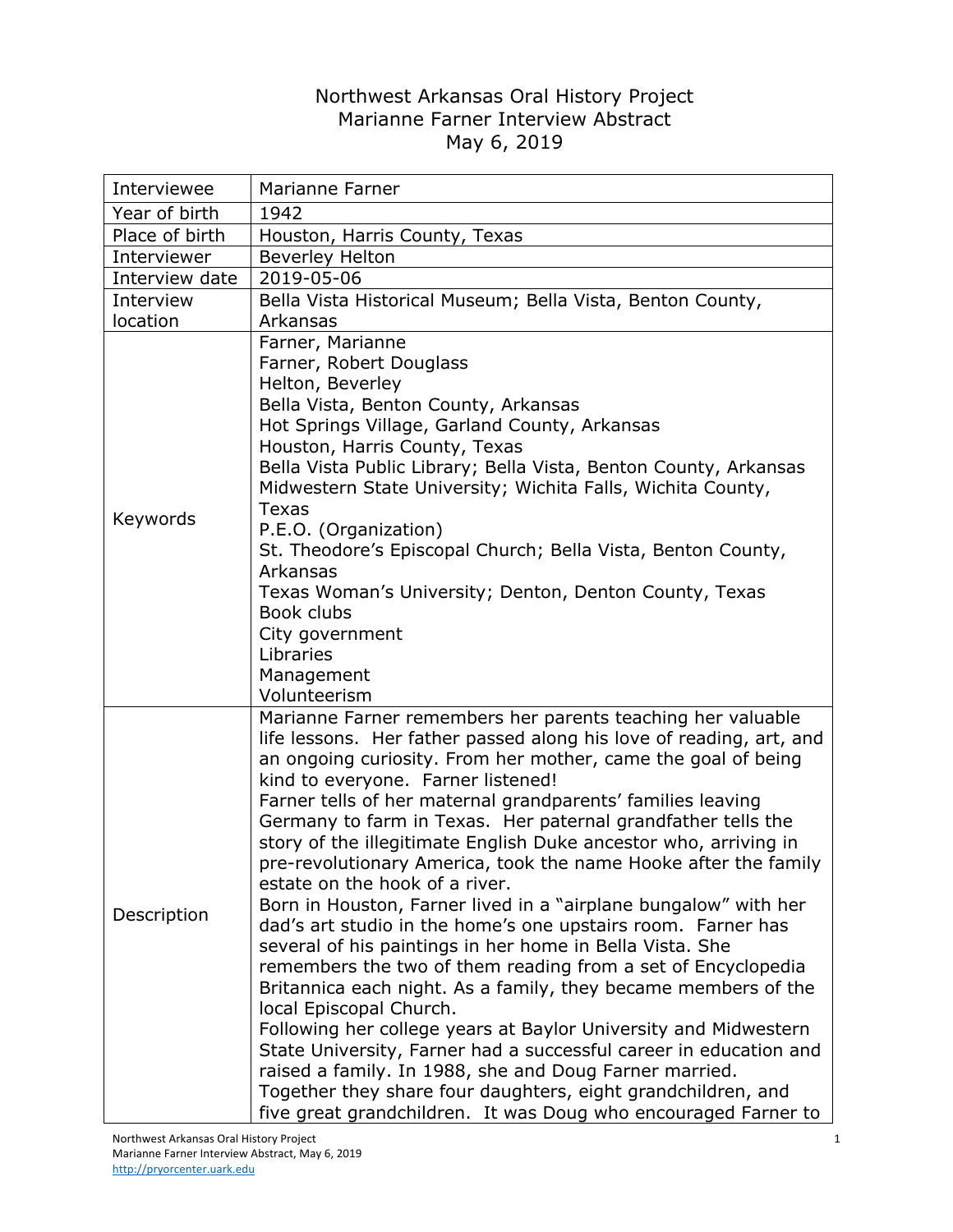| Not ones 'to sit on their hands' the Farners quickly became, and<br>remain, an active part of NWA and Bella Vista. Early days meant<br>long rides in the surrounding area, shopping at the local Harp's<br>or Bentonville Walmart, and becoming active in St. Theodore's<br>Episcopal Church.<br>Farner's background in libraries (and love of reading) led her to<br>volunteer to shelve books at the Bella Vista Library. That lead to<br>her becoming a member of the Library's Board of Trustees and<br>serving as Library Director for six years. There were successes,<br>along with challenges, as the Library transitioned from a private<br>to a public city library.<br>Farner shared her favorite stories of those years including<br>finding funds to keep the Library functioning, appreciating the<br>work of library volunteers, and inviting the 'library dog' to visit.<br>She enjoyed those years, letting her philosophy to "treat people"<br>the way they deserve to be treated' guide her interactions with<br>library patrons, staff, and officials. Many consider that she<br>saved the Library and helped it move forward.<br>Today Farner serves on the Library Advisory Board and is<br>actively engaged in the current library expansion project. Other<br>reading-related endeavors include assisting library staff with<br>book selection, giving book talks, and participating in several<br>book clubs. She can also be found giving her time to various<br>ministries at St. Theodore's, being a member of P.E.O., and<br>supporting Doug's civic involvement. Yet, there is always time<br>for familyshe and Doug enjoy cruising and regularly plan family<br>visits.<br>A life of reading, curiosity, kindness, and familyyes, she<br>listened.<br>Duration<br>34 minutes<br><b>Audio File</b><br>MP3<br>Format<br>Yes<br>Images<br>Producer<br>Northwest Arkansas Oral History Project<br>Pryor Center for Arkansas Oral and Visual History, University of<br>Copyright<br>Arkansas<br>http://pryorcenter.uark.edu<br><b>Website URL</b><br>Northwest Arkansas Oral History Project | go back to school. At age 50, she received her master's degree<br>in Library Science from Texas Woman's University. Farner taught<br>English and later served as librarian in the Richardson (TX)<br>School District.<br>The Farner's original plans included retiring to Hot Springs<br>Village. Those plans changed when the couple visited Bella Vista<br>in the 1990s. They fell in love with its 'absolute beauty' and<br>location away from the big city, but not too remote. In 2002,<br>the Farners moved permanently to Bella Vista. Farner considers<br>change a part of life, pointing to the transition of Bella Vista from<br>a village to a city and changes of the role of the Property Owners<br>Association. What hasn't changed are the many opportunities to<br>get involved. |
|------------------------------------------------------------------------------------------------------------------------------------------------------------------------------------------------------------------------------------------------------------------------------------------------------------------------------------------------------------------------------------------------------------------------------------------------------------------------------------------------------------------------------------------------------------------------------------------------------------------------------------------------------------------------------------------------------------------------------------------------------------------------------------------------------------------------------------------------------------------------------------------------------------------------------------------------------------------------------------------------------------------------------------------------------------------------------------------------------------------------------------------------------------------------------------------------------------------------------------------------------------------------------------------------------------------------------------------------------------------------------------------------------------------------------------------------------------------------------------------------------------------------------------------------------------------------------------------------------------------------------------------------------------------------------------------------------------------------------------------------------------------------------------------------------------------------------------------------------------------------------------------------------------------------------------------------------------------------------------------------------------------------------------------------------------------------------------------------------------------------|--------------------------------------------------------------------------------------------------------------------------------------------------------------------------------------------------------------------------------------------------------------------------------------------------------------------------------------------------------------------------------------------------------------------------------------------------------------------------------------------------------------------------------------------------------------------------------------------------------------------------------------------------------------------------------------------------------------------------------------------------------------------------------------------------|
|                                                                                                                                                                                                                                                                                                                                                                                                                                                                                                                                                                                                                                                                                                                                                                                                                                                                                                                                                                                                                                                                                                                                                                                                                                                                                                                                                                                                                                                                                                                                                                                                                                                                                                                                                                                                                                                                                                                                                                                                                                                                                                                        |                                                                                                                                                                                                                                                                                                                                                                                                                                                                                                                                                                                                                                                                                                                                                                                                  |
|                                                                                                                                                                                                                                                                                                                                                                                                                                                                                                                                                                                                                                                                                                                                                                                                                                                                                                                                                                                                                                                                                                                                                                                                                                                                                                                                                                                                                                                                                                                                                                                                                                                                                                                                                                                                                                                                                                                                                                                                                                                                                                                        |                                                                                                                                                                                                                                                                                                                                                                                                                                                                                                                                                                                                                                                                                                                                                                                                  |
|                                                                                                                                                                                                                                                                                                                                                                                                                                                                                                                                                                                                                                                                                                                                                                                                                                                                                                                                                                                                                                                                                                                                                                                                                                                                                                                                                                                                                                                                                                                                                                                                                                                                                                                                                                                                                                                                                                                                                                                                                                                                                                                        |                                                                                                                                                                                                                                                                                                                                                                                                                                                                                                                                                                                                                                                                                                                                                                                                  |
|                                                                                                                                                                                                                                                                                                                                                                                                                                                                                                                                                                                                                                                                                                                                                                                                                                                                                                                                                                                                                                                                                                                                                                                                                                                                                                                                                                                                                                                                                                                                                                                                                                                                                                                                                                                                                                                                                                                                                                                                                                                                                                                        |                                                                                                                                                                                                                                                                                                                                                                                                                                                                                                                                                                                                                                                                                                                                                                                                  |
|                                                                                                                                                                                                                                                                                                                                                                                                                                                                                                                                                                                                                                                                                                                                                                                                                                                                                                                                                                                                                                                                                                                                                                                                                                                                                                                                                                                                                                                                                                                                                                                                                                                                                                                                                                                                                                                                                                                                                                                                                                                                                                                        |                                                                                                                                                                                                                                                                                                                                                                                                                                                                                                                                                                                                                                                                                                                                                                                                  |
|                                                                                                                                                                                                                                                                                                                                                                                                                                                                                                                                                                                                                                                                                                                                                                                                                                                                                                                                                                                                                                                                                                                                                                                                                                                                                                                                                                                                                                                                                                                                                                                                                                                                                                                                                                                                                                                                                                                                                                                                                                                                                                                        |                                                                                                                                                                                                                                                                                                                                                                                                                                                                                                                                                                                                                                                                                                                                                                                                  |
|                                                                                                                                                                                                                                                                                                                                                                                                                                                                                                                                                                                                                                                                                                                                                                                                                                                                                                                                                                                                                                                                                                                                                                                                                                                                                                                                                                                                                                                                                                                                                                                                                                                                                                                                                                                                                                                                                                                                                                                                                                                                                                                        |                                                                                                                                                                                                                                                                                                                                                                                                                                                                                                                                                                                                                                                                                                                                                                                                  |
|                                                                                                                                                                                                                                                                                                                                                                                                                                                                                                                                                                                                                                                                                                                                                                                                                                                                                                                                                                                                                                                                                                                                                                                                                                                                                                                                                                                                                                                                                                                                                                                                                                                                                                                                                                                                                                                                                                                                                                                                                                                                                                                        |                                                                                                                                                                                                                                                                                                                                                                                                                                                                                                                                                                                                                                                                                                                                                                                                  |
|                                                                                                                                                                                                                                                                                                                                                                                                                                                                                                                                                                                                                                                                                                                                                                                                                                                                                                                                                                                                                                                                                                                                                                                                                                                                                                                                                                                                                                                                                                                                                                                                                                                                                                                                                                                                                                                                                                                                                                                                                                                                                                                        |                                                                                                                                                                                                                                                                                                                                                                                                                                                                                                                                                                                                                                                                                                                                                                                                  |
|                                                                                                                                                                                                                                                                                                                                                                                                                                                                                                                                                                                                                                                                                                                                                                                                                                                                                                                                                                                                                                                                                                                                                                                                                                                                                                                                                                                                                                                                                                                                                                                                                                                                                                                                                                                                                                                                                                                                                                                                                                                                                                                        |                                                                                                                                                                                                                                                                                                                                                                                                                                                                                                                                                                                                                                                                                                                                                                                                  |
|                                                                                                                                                                                                                                                                                                                                                                                                                                                                                                                                                                                                                                                                                                                                                                                                                                                                                                                                                                                                                                                                                                                                                                                                                                                                                                                                                                                                                                                                                                                                                                                                                                                                                                                                                                                                                                                                                                                                                                                                                                                                                                                        |                                                                                                                                                                                                                                                                                                                                                                                                                                                                                                                                                                                                                                                                                                                                                                                                  |